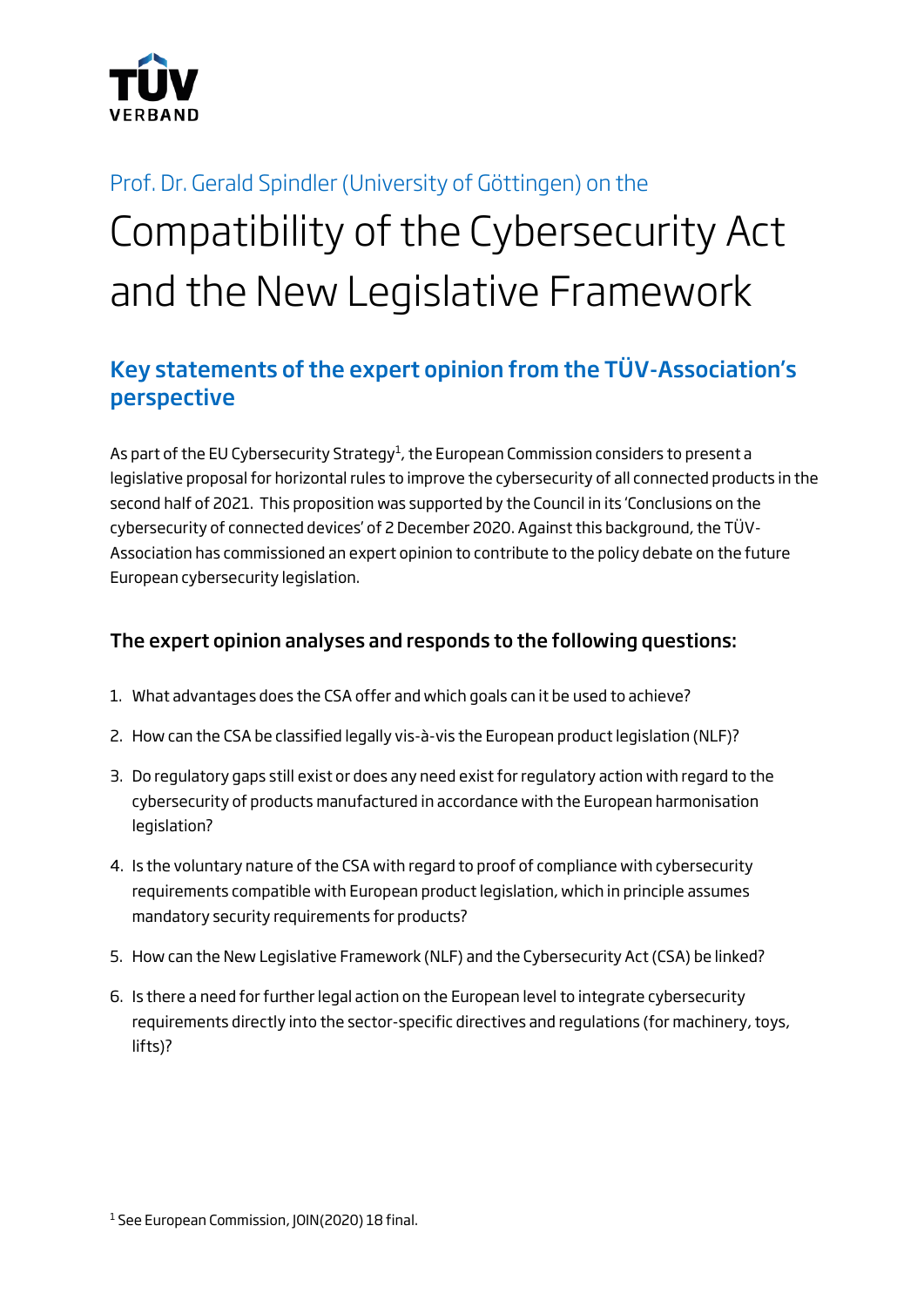

#### Key statements of the expert opinion from the TÜV-Association's perspective:

#### Coherence between NLF and CSA

- > "The Cybersecurity Act (CSA) offers a broad approach to the coverage of cybersecurity risks for the first time. It not only applies to products like the sector-specific product safety directives or regulations do, but also covers services and processes – and thus enables a holistic approach." (p. 12)
- > "To date, cybersecurity requirements have not been included in the sector-specific directives or regulations such as the Machinery Directive at all – as far as can be seen, with the sole exception of the Medical Device Regulation […]." (p. 12)
- > "The lack of mandatory European cybersecurity requirements is particularly critical given that cybersecurity is now recognised as playing an important, if not central, role in products and plants that are increasingly dependent on IT environments." (p. 12)
- > "The CSA can be classified legally as a horizontal regulation that deals comprehensively with cyber threats." (page 15)
- > "The CSA includes key structural elements of the NLF, namely a risk-based approach, a link between the conformity assessment procedure to be applied and the risk posed by the product, the instrument of accreditation, the presumption of conformity, and the use of norms and standards. It is thus fully compatible with the NLF." (p. 15)

# Regulatory gaps in the context of the product safety definition

- > "This definition (note: the product safety definition according to the General Product Safety Directive 2001/95/EC) does not yet include the requirement that a product must also offer a riskadequate protection against cyber attacks and misuse (protection of the integrity, confidentiality and availability of the systems) in order to guarantee the high level of protection enshrined in European product safety law. This regulatory gap is all the more serious because the product's interaction with IT services or processes within an IT environment is not taken into account either." (p. 16)
- > "Such a regulatory gap also exists in the sector-specific product safety directives." (p. 16)
- > "The CSA attempts to fill this regulatory gap in the area of cybersecurity with a holistic approach, whereby products are not considered in isolation, but rather the associated IT services and processes and thus also the mutual dependencies of products with these services and processes are also taken into account in the security consideration." (p. 17)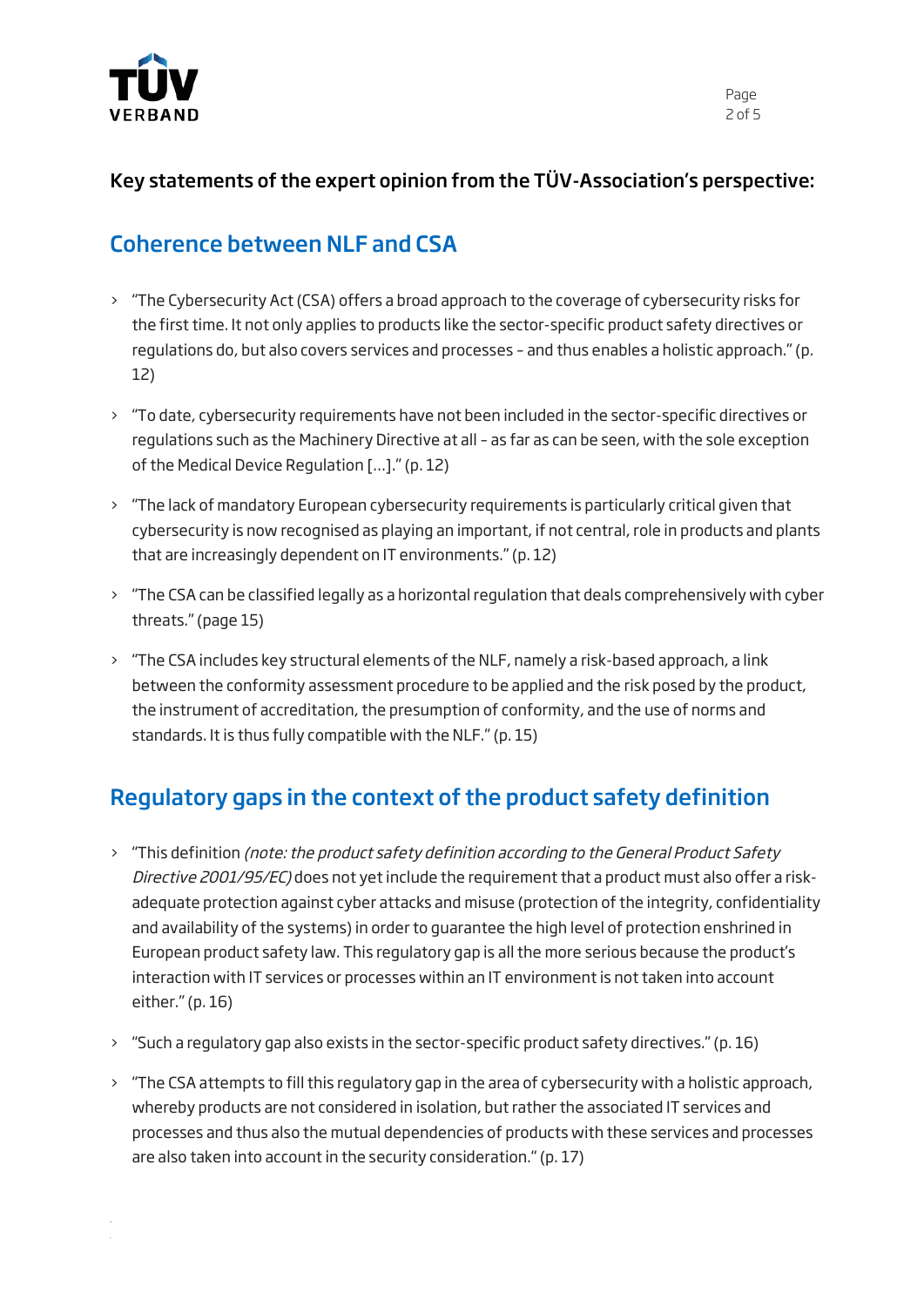

## Voluntary nature of the cybersecurity requirements

- > "However, the CSA lacks the element of mandatory conformity assessment, as certification has only been envisaged as voluntary so far – even for high risks or assurance levels. This CSA concept, which is initially based on voluntary conformity assessment procedures, thus contradicts most of the mandatory requirements provided for in the sector-specific harmonisation legislation and the associated conformity assessment procedures." (p. 17)
- > "As long as the CSA still lacks mandatory schemes because there are no Union legal acts declaring the schemes mandatory, and harmonisation legislation does not (yet) contain any requirements regarding cybersecurity either, a considerable need for regulation still exists." (p. 17)
- > "At the very least, however, it can be deduced from Article 169 TFEU that in the case of known risks, such as cybersecurity risks, an approach such as the one currently pursued by the CSA, namely based exclusively on voluntary cybersecurity requirements and a voluntary conformity assessment, cannot suffice. […] A purely voluntary compliance with cybersecurity requirements is hardly suitable for achieving a high level of consumer protection. In view of other mandatory product safety requirements, it is all the more difficult to understand why the increasingly important cybersecurity requirements should be treated differently to safety requirements. Especially since the control of products via ICT processes and their interconnection in corresponding IT environments has a considerable impact on their security." (p. 18)
- > "An urgent need for regulation exists with regard to the necessary creation of a high level of consumer protection and the guarantee of the protection of high-ranking legal interests. This relates to the voluntary nature of cybersecurity requirements and the associated conformity assessment procedures provided for in the CSA to date. These must be interlinked with the GPSD and the sector-specific harmonisation legislation, for example by making the schemes mandatory for the respective area of application." (p. 19)
- > "As previously mentioned, however, the voluntary nature of compliance with cybersecurity requirements and also certification cannot be reconciled with the mandatory procedures and compliance with product safety requirements provided for in the NLF decision. […] The outcome is fundamental differences in the level of safety and security regulation here." (p. 19)

## Options for the integration of mandatory cybersecurity requirements

> "The question therefore arises of the integration of cybersecurity requirements into the NLF or corresponding product safety directives in order to make these mandatory. Several options are possible within this framework, which are to be assessed in light of the need for the speediest and most efficient possible transition from voluntary to mandatory certification procedures called for in Article 56(3) e) CSA." (p. 21)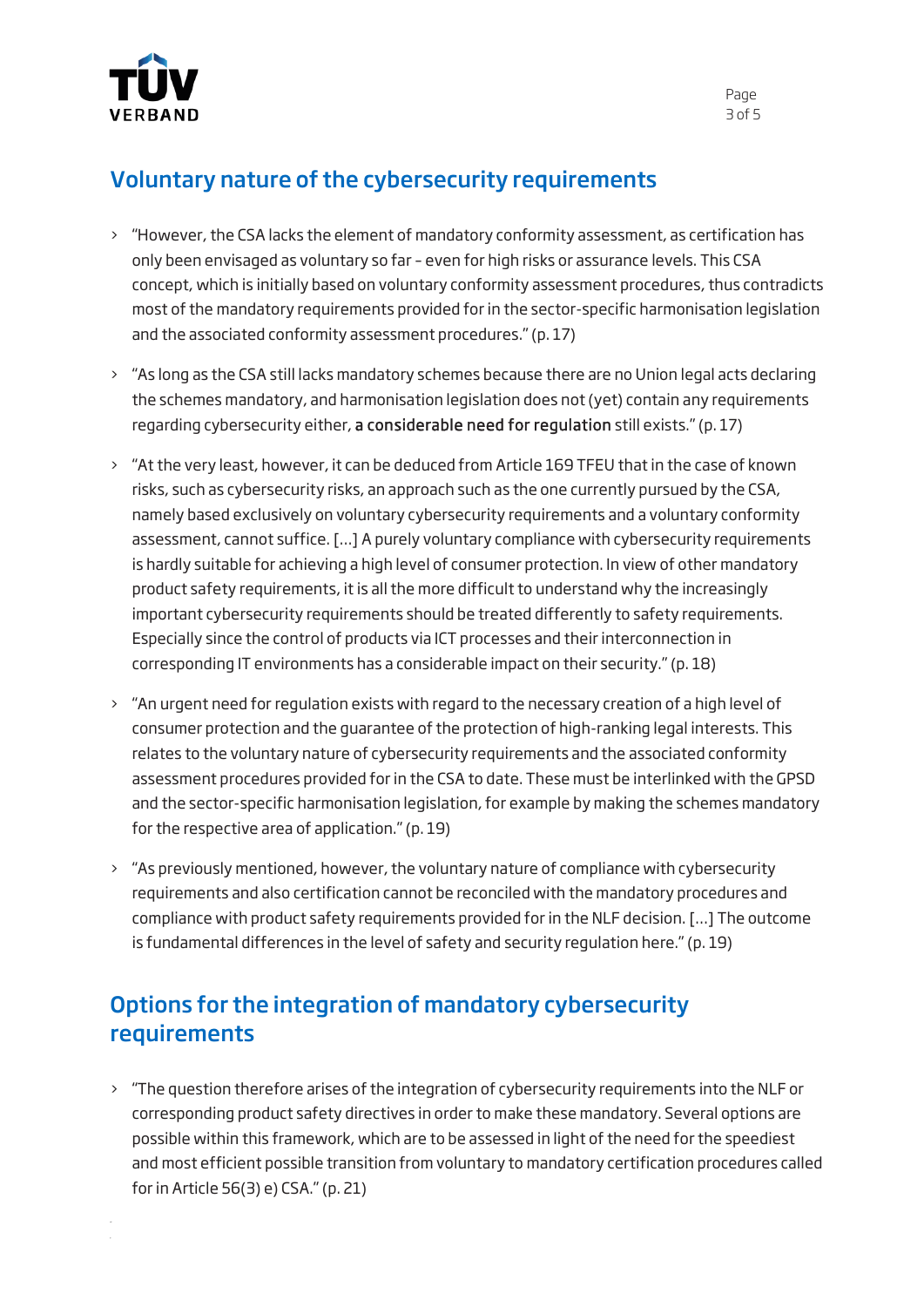

#### Option A: Horizontal regulation within the framework of the NLF with elements of the NLF (p. 21 ff.)

- > "Such a horizontal regulation could not meet the complex requirements of the different products and services in a uniform manner, however, especially with regard to their interaction with IT services and processes." (p. 22)
- > "Furthermore, the fact that the CSA already provides for instruments that can be used that would also be in line with the EU's "better regulation" approach speaks against a horizontal product safety regulation that takes IT security risks into account." (p. 23)
- > "Finally, the notion of the efficient use of resources also speaks against a new horizontal cybersecurity regulation, since the creation of a comprehensive procedure for the development of schemes by the Commission, ENISA and participating stakeholders with the CSA would already provide the corresponding structures." (p. 23)
- > "To summarise the above arguments, such a new horizontal cybersecurity regulation would lead to contradictions, distortions and unnecessary duplications compared to the CSA. This approach should therefore be rejected." (p. 23)

#### Option B: Horizontal regulation with reference to the CSA (p. 24)

- > "A […] solution would be the introduction of a lean singular horizontal regulation for the field of cybersecurity setting out basic mandatory cybersecurity requirements that apply to all products covered by the NLF, irrespective of the sector, but otherwise referring entirely to the CSA and its schemes with regard to the requirements and conformity assessment procedures." (p. 24)
- > "Specification of the cybersecurity requirements should take place through the application of mandatory schemes based on the CSA." (p. 24)
- > "In order to take the parallelism and interlinking of NLF acts and the CSA into account and to meet the requirement of a fast and efficient transition to mandatory conformity assessment procedures as well as the "better regulation approach", the CSA assurance levels should be referenced or transferred one-to-one to a streamline horizontal regulation, that's to say also with the conformity assessment procedures provided for there but without being voluntary." (p. 24)

#### Option C: Adaptation of the sector-specific harmonisation legislation with reference to the CSA (p. 24 f.)

- > "A […] similar solution would be to refer to the CSA schemes, including the risk levels, in the respective product-specific directives and regulations. Similar to the horizontal regulation approach discussed above, this would also ensure that the schemes become mandatory beyond the CSA, whereby the assessment procedures adapted to the respective risk levels would be included, […] ." (p. 24 f.)
- > "This (note: a corresponding reference clause) could also be a dynamic reference, for example, whereby only products that at the same time fulfil the conditions laid out in the CSA and the